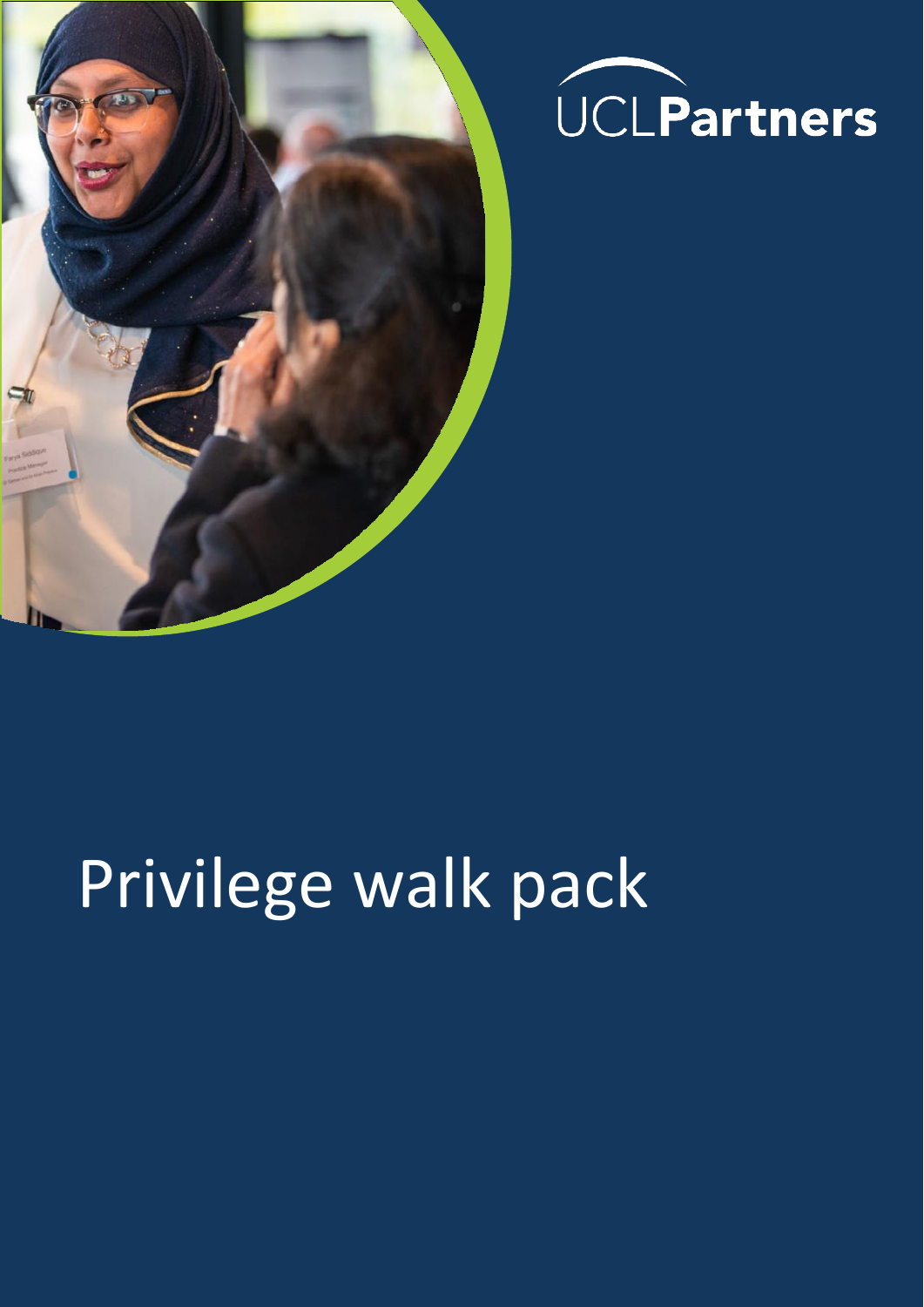

# Privilege Walk

**UCLPartners undertook a virtual privilege walk at an all staff meeting, as part of our AHSN Equality and Diversity pledge. The following information outlines the format of the session which can be adapted to suit your organisation. For those who have not yet tried the privilege walk, we found it to be thought-provoking and a great way to open further discussions on equality, diversity and inclusion. We have had some great feedback and are now using this session to consider our next steps to ensuring a more diverse and inclusive organisation.**

#### **Timings**

- Introduction  $-5$  mins (Chair)
- Video 5 mins
- Privilege walk activity  $-10$  mins
- Breakout groups (E+D members to facilitate) 15 mins
- Whole group feedback and close  $-10$  mins

### Introduction

We will be conducting a privilege 'walk', we hope that this activity will help us all to become aware of the various privileges we might possess and start a dialogue about diversity and inclusion.

This exercise seeks to illuminate our various privileges as individuals, so that we can recognise ways that we can use our privileges individually and collectively to work for social justice. The purpose is to have an opportunity to identify both obstacles and benefits experienced in our life.

**Please note**: This exercise is not meant to make anyone feel guilty or ashamed of their privilege or lack of privilege related to any social identity categories.

Share an example clip of the activity. This is taken from Channel 4's 'The school that tried to end racism' and focusses particularly on race:<https://www.youtube.com/watch?v=1I3wJ7pJUjg>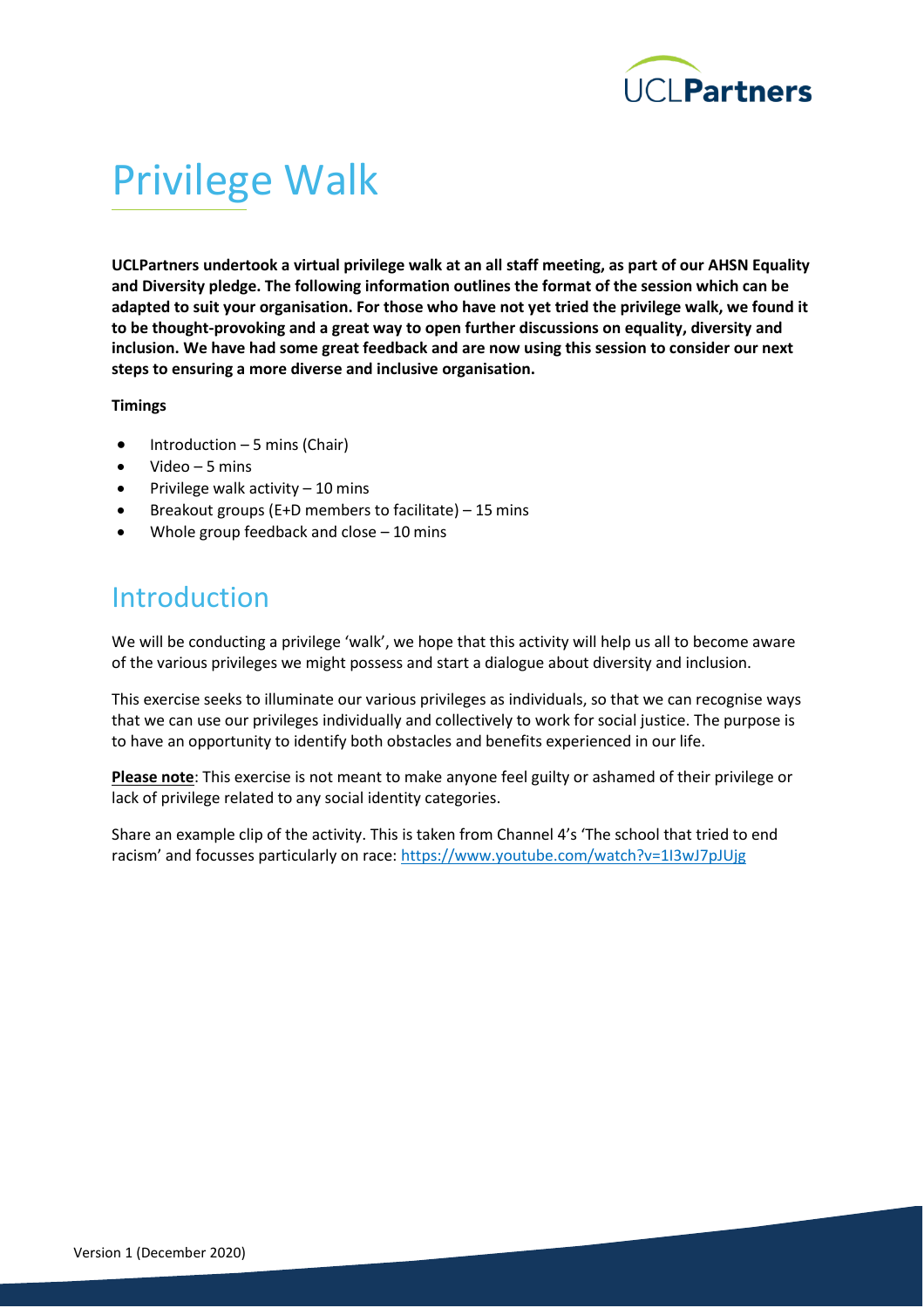

### Privilege Walk Activity

Ask everyone to have a paper and pen to hand (we'll send out this requirement ahead of time).

Read each of the statements one by one, allowing some thinking time in between

#### **Give yourself 1 point:**

| $\mathbf{1}$            | If people in the UK rarely get your name wrong and find it easy to remember                                    |  |
|-------------------------|----------------------------------------------------------------------------------------------------------------|--|
| $\overline{2}$          | If one or both of your parents were/are "white collar" professionals: doctors,<br>lawyers, etc                 |  |
| 3                       | If you were ever offered a job or an opportunity because of your association with a<br>friend or family member |  |
| 4                       | If you attended private school at any point in your life                                                       |  |
| 5                       | If English is your first language                                                                              |  |
| 6                       | If one or both of your parents have a University degree                                                        |  |
| $\overline{\mathbf{z}}$ | If you have usually worked with people you felt were like yourself                                             |  |
| 8                       | If you would never think twice about calling the police when trouble occurs                                    |  |
| 9                       | If you can go anywhere in the country, and easily find the kinds of hair and beauty<br>products you need       |  |
| 10                      | If you are never asked to speak on behalf of a group of people who share an identity<br>with you               |  |
| 11                      | If your work and school holidays coincide with religious holidays you celebrate                                |  |
| 12                      | If you studied the culture and history of your ancestors at school                                             |  |

#### **Take away 1 point:**

|                | If you were ever uncomfortable about a joke related to your race, religion, ethnicity,<br>gender, disability, or sexual orientation but felt unsafe to confront the situation |  |
|----------------|-------------------------------------------------------------------------------------------------------------------------------------------------------------------------------|--|
| $\overline{2}$ | If you have ever been stopped or questioned by police because they felt you were<br>suspicious                                                                                |  |
| 3              | If you have seen members of your race, ethnic group, gender or sexual orientation<br>portrayed on television in degrading roles                                               |  |
| 4              | If you have felt passed over for an employment position based on ethnicity, gender,<br>age or sexual orientation,                                                             |  |
| 5              | If you have been bullied or made fun of based on something you cannot change (i.e.<br>ethnicity, gender, age or sexual orientation                                            |  |

#### Scores

Minimum score -5 Minimum score -5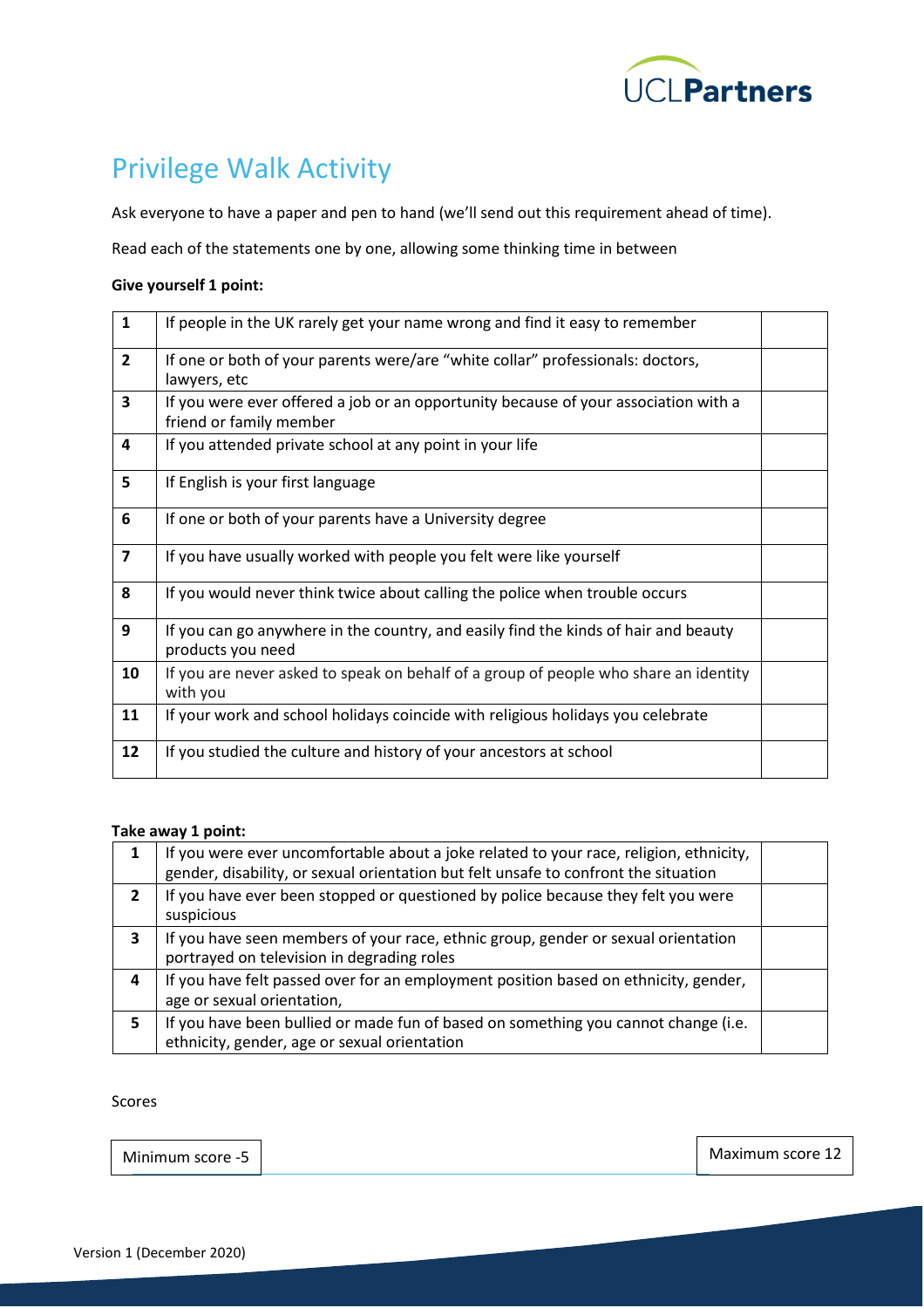

Ask people to write down their scores. We will now be split into assigned breakout rooms for small group discussions on this activity. You may wish to share your scores in the breakout rooms if you feel comfortable, but there is no expectation for you to do so. Members of our equality and diversity group will be facilitating these discussions.

#### **Breakout room instructions forfacilitators**

- Go around the group, and have each person share one word that captures how they are feeling right now. If they do not want to share, have them say, "pass".
- Would anyone like to share more about their feelings? (If no one volunteers you may want to probe by asking some members of the group to explain their choice of word for question 1 in more detail).
- Did anyone think they had experienced an average amount of privilege, but it turned out to be more or less than they thought?
- Were there certain sentences that were more impactful than others?
- Now what? Ask people to think about one thing they will take away to reflect on. Ask them to share if they want to.

#### **Whole group feedback (outside breakout room)**

Pick a few groups and ask the E&D member/facilitator to share some highlights from their group discussion. Thank everyone for participating.

Explain that we will be circulating an evaluation form to better understand the impact of this activity.

Share any final reflections and close – as mentioned at the start of this session, the aim was to give us all a wider illustration of what privilege is and how circumstances beyond our control can have positives and negatives in life. We hope that this activity will allow people to reflect and form a basis for further conversations in teams and wider professional/social network.

#### Acknowledgements

Adapted from work by [https://warwick.ac.uk/services/dean-of-students-office/community-values](https://warwick.ac.uk/services/dean-of-students-office/community-values-education/educationresources/privilegewalk/)[education/educationresources/privilegewalk/](https://warwick.ac.uk/services/dean-of-students-office/community-values-education/educationresources/privilegewalk/) and [https://www.uh.edu/cdi/diversity\\_education/resources/activities/pdf/privilege-walk.pdf](https://www.uh.edu/cdi/diversity_education/resources/activities/pdf/privilege-walk.pdf) [accessed 27th October 2020]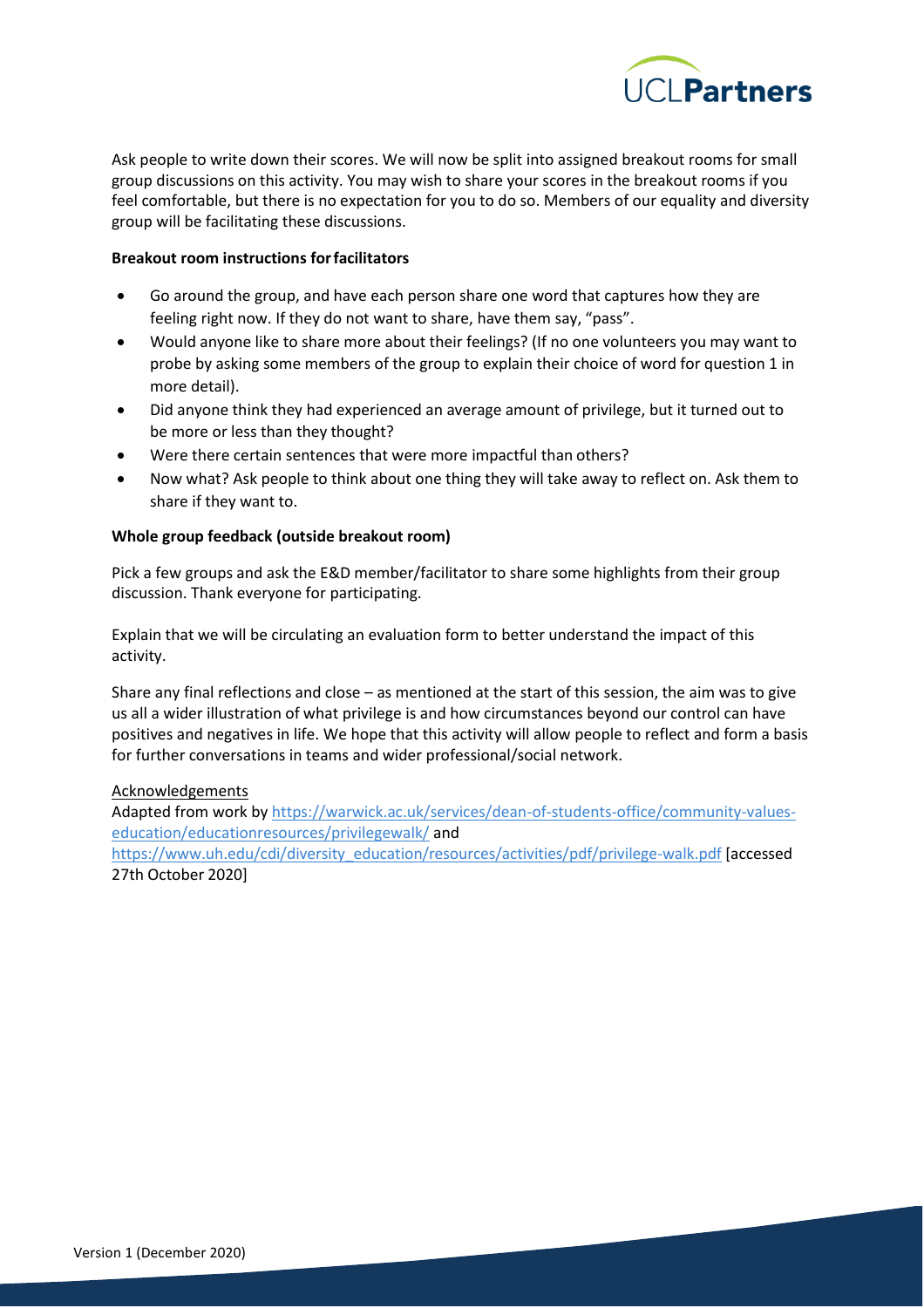

## Privilege Walk Survey Questions

#### **Suggested follow on survey from privilege walk activity**

#### **Intro blurb:**

On **[date]** we conducted a virtual Privilege Walk activity at the all staff meeting. Following on from this, we are keen to gather your reflections on the activity and receive ideas of what we can do going forward to ensure that we continue to have conversations about equality, diversity and inclusion. Our aim is to improve our approach, both as individuals and as a company, to ensure that we provide equal opportunities to all, that all staff and stakeholders are treated with respect and that we embrace our differences, recognising the value this brings.

The aim of the privilege walk was to:

- Help us to understand how we are positioned in a social structure and to reflect on how different aspects of our social identity shapes our everyday experience, including our relationships with one another
- Create ways into conversations that may be hard or take longer to get to otherwise
- Help us learn
- Create an opportunity for empathy

#### **Please respond to the following questions about the privilege walk activity:**

- 1. To what extent did the activity make you think differently about your own privilege?
	- o A great extent
	- o A moderate extent
	- o A very small extent
	- o Not at all
- 2. How has the activity changed your awareness of the impact of privilege in society?
	- o Improved greatly
	- o Somewhat improved
	- o Remained the same
	- o It has made no difference
- 3. Has the session made you change anything in your work or home life e.g. raising the topic of privilege with friends/family/colleagues?
	- o Yes
	- o No
	- o If yes, what?